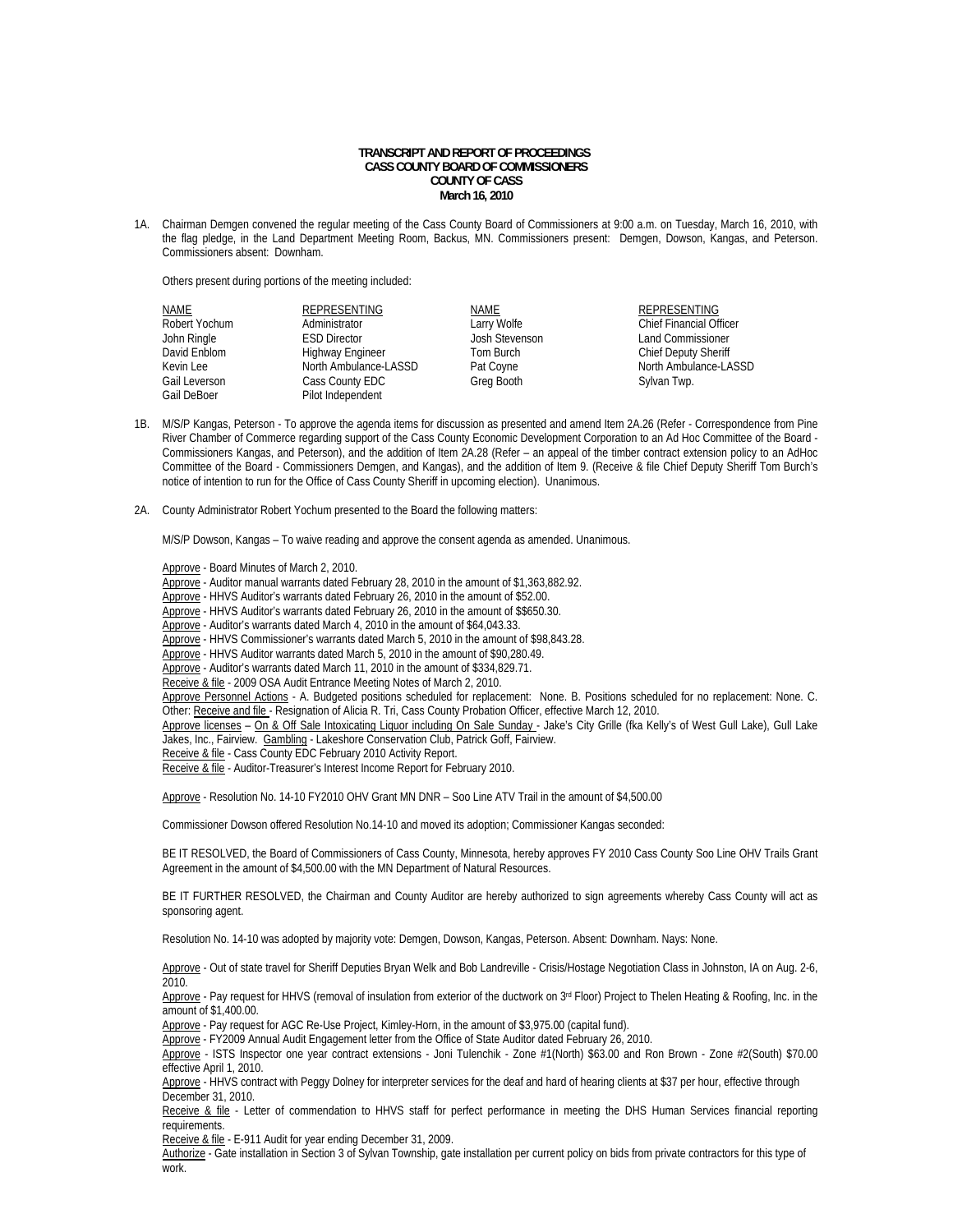M/S/P Dowson, Kangas – To support a legislative position to repeal the \$250.00 minimum tax payment, and further to revert minimum tax payment back to \$50.00. Unanimous.

Approve Assessor's Office Abatements - Connie Ducheneaux - Cass Lake, Value Reduction 2009/2010; Joe Bugg – Sylvan, Class Change 2008/2009; Joe Bugg - Sylvan, Class Change 2007/2008; Larry Knight/Patricia Yager - Turtle Lake, Cancel Lease 2007/2008; Connie Ducheneaux - Cass Lake, Delinquent Tax 2005-2009; Connie Ducheneaux - Cass Lake, Delinquent Tax 2004. Refer - Correspondence from the Pine River Chamber of Commerce regarding support of the Cass County Economic Development Corporation to an Ad Hoc Committee of the Board (Commissioners Kangas, and Peterson). Approve - Acceptance of MPCA Surface Water Assessment Grant (SWAG) #B40888 Grant in the amount of \$198,971.25. Refer – An appeal of the timber contract extension policy to an AdHoc Committee of the Board (Commissioners Demgen, and Kangas).

2B. Administrator Yochum reported back on an AdHoc Committee of the Board meeting held March 2, 2010 regarding the Mass Gathering Ordinance. Attendees at the meeting were: Commissioners Dowson, Peterson, Sheriff Randy Fisher, Chief Deputy Tom Burch, Sergeant Erik Hoglund, Auditor-Treasurer Sharon Anderson, and County Administrator Yochum. The Committee discussed the County Board action of February 2, 2010 requesting the 2010 Eelpout Festival to provide additional sanitation services and the applicability of the present Mass Gathering Ordinance to lake events. Overall the 2010 Eelpout Festival cleanup efforts were improved but much more is needed. County staff played a major role in the clean-up efforts, which were still on-going at the time of the committee meeting. Sheriff Fisher will respond to Mr. Gerchy with this information.

 The Committee recommends amending the Lawful Assembly Ordinance to be more effective in regulating activities permitted on ice, including provisions of the Ordinance that address penalties for non-compliance, performance bond requirements as applies to clean-up, possible restitution for non-compliance, define when a contract for law enforcement will be required, and provision for road access for emergency response. Administrator Yochum added that the Committee would like to look at the definition of which events are to be regulated, perhaps looking at a tiered type structure for events that are of a shorter duration, with the primary intent that any event held on the ice is held to the same standards.

M/S/P Dowson, Peterson – To approve the recommendation of the Ad-Hoc Committee by requesting the County Attorney, and Auditor-Treasurer to prepare amendments to the Lawful Assembly Ordinance 2004-03, and further, to authorize Commissioners Dowson and Peterson to present those amendments to other interested entities prior to full Board consideration. Unanimous.

2C. Administrator Yochum reported back on the Association of MN Counties redesign proposals that were tabled by the Board Tuesday, March 2, 2010 to provide an opportunity for responses from related Cass County departments. Responses included Auditor-Treasurer comments on County Home Rule Charters; the Sheriff commented on reducing the size of the state highway patrol by 50%; the County Engineer commented on Counties taking over the responsibility of state highway maintenance except for freeways; the County Attorney commented on adopting Minnesota court reform; the Environmental Services Department commented on adopting a uniform statewide planning and zoning law for both Townships and Counties; the Administrator commented on adopting a single statewide probation system and County Home Rule Charters.

Chief Financial Officer Larry Wolfe discussed the AMC concept of elimination of CPA (County Program Aid) and other funding for counties and replacing it with a .5% County local option sales tax. Mr. Wolfe also presented an estimate of .5% sale tax collections compared to existing related State funding for Cass County and eight neighboring Counties. No action was taken.

- 3A. At this time the Board had a telephone briefing with MN State Representative (4B) Larry Howes from his office in St. Paul. Items discussed with the Representative Howes were the Association of MN Counties redesign proposal; MN House File No. 2779, a bill that would extend a sales tax exemption previously granted to MN metropolitan counties to the balance of the State when purchasing ARMER 800MHz radio system equipment after June 30, 2010; and the 2010 Bonding Bill. Representative Howes also informed the Board that a \$500,000 grant to the City of Walker for the Shingobee Bike Trail Connection was recently passed by the Legislature and signed by the Governor. The Board thanked Representative Howes for the update. No action necessary.
- 4A. Kevin Lee and Pat Coyne from North Memorial Ambulance (Brainerd Region) presented the Longville Ambulance Subordinate Service District year end 2009 report. The Longville Ambulance Service has transported 230 patients vs. the budgeted amount of 263. The Board thanked them for the update.

M/S/P Kangas, Dowson – To receive & file the 2009 Year End Report from North Memorial Ambulance for the Longville Ambulance Subordinate Service District. Unanimous.

5A. ESD Director John Ringle discussed the relationship between County and Township land use regulations. Mr. Ringle explained that Cass County has had an informal policy that once a Township enacts their own land use and zoning ordinance (which by State law must be at least as restrictive as the County) that the County then completely steps outs of regulation and enforcement of all or certain aspects of land use and zoning in that Township. December 15, 2009 the Board directed the ESD staff to refer the recommendation of Aaron Jordan, Assistant County Attorney to the Cass County Planning Commission for discussion and a recommendation back to the Board of Commissioners. The proposed policy would treat all Townships equally by applying the County Ordinances as the minimum standard. If the Township wished to adopt higher standards they could elect to do so through their own land use and zoning Ordinance. Director Ringle reported that the Planning Commission met on March 8, 2010 and recommends that the County Board adopt the policy that: "All County land use and zoning Ordinances shall be enforced in all townships within the County regardless of whether a Township has enacted their own Ordinance."

Greg Booth of Sylvan Township commented on the Sylvan Township desire to continue commercial zoning jurisdiction and the possible confusion or conflicts of requiring both a County and Township permit.

M/S/P Kangas, Peterson - To approve recommendation of the Planning Commission that all Cass County land use and zoning Ordinances shall be enforced in all townships within Cass County regardless of whether a township has enacted their own Ordinance. Unanimous.